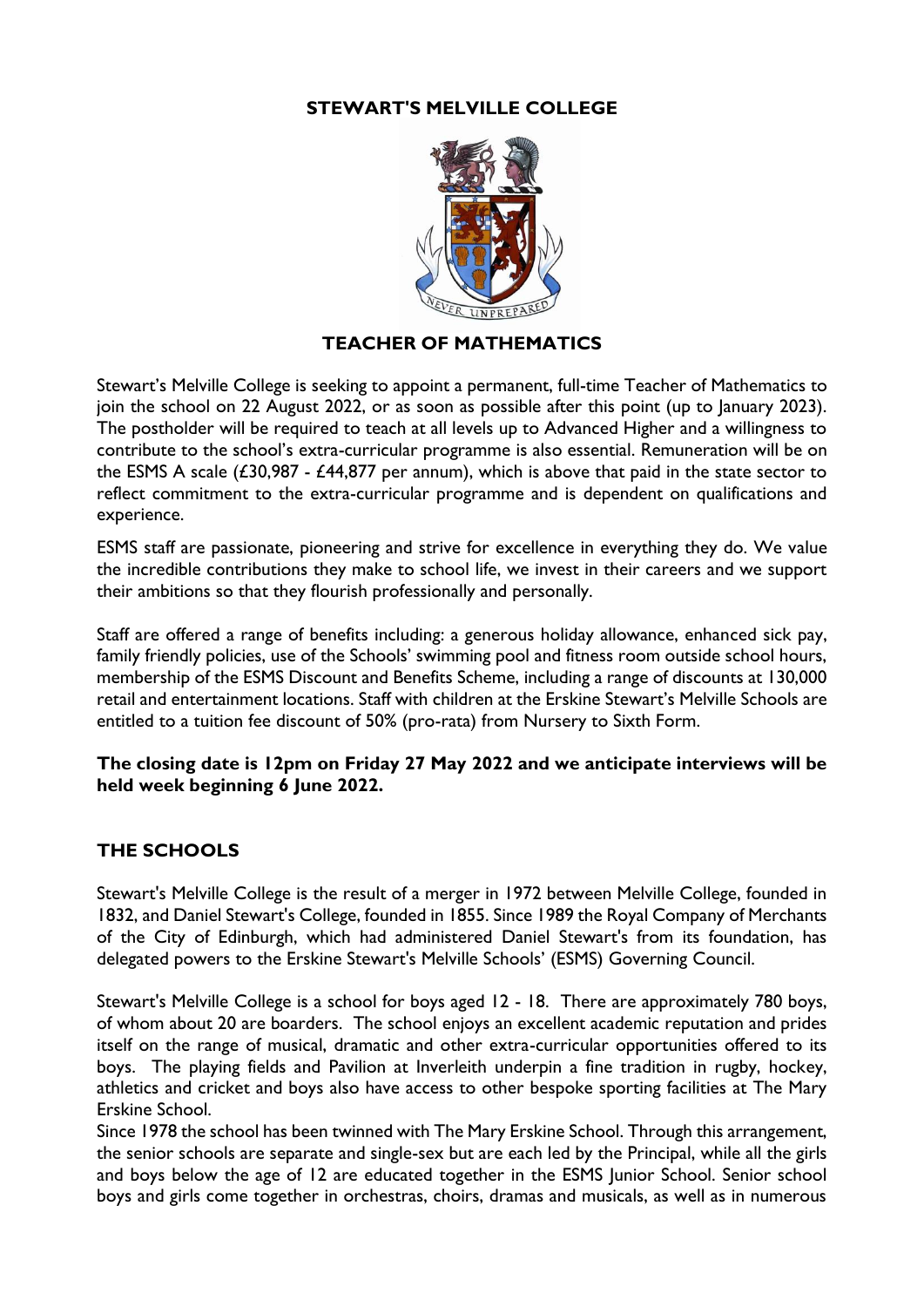Outdoor Learning projects and in the Combined Cadet Force. Since August 1999, the Sixth Year has been a genuinely 'twinned' experience, with boys and girls jointly comprising a single academic, pastoral and social unit.

Stewart's Melville College was inspected by Her Majesty's Inspectorate in 2017 and was highly commended in the subsequent report. It was named The Sunday Times Scottish Independent Secondary School of the Year in 2013.

The Erskine Stewart's Melville Schools have a charitable foundation and today provide financial assistance to over 150 bursary holders, who attend Stewart's Melville College or The Mary Erskine School.

### **BUILDINGS**

The school surrounds the majestic buildings designed by David Rhind for Daniel Stewart's College in 1855. Most of the other buildings are relatively modern and facilities have been notably enhanced during the past decade. The Sixth Form Centre and Swimming Pool were completed in 1999, the Tom Fleming Centre for the Performing Arts was created in 2007, a floodlit hockey and football all-weather facility and the Hockey Pavilion were opened in 2010, and the Dining Hall and Lecture Theatre have been renovated in recent years along with all academic departments which are now fully equipped with interactive whiteboards and wi-fi. The Music facilities have been recently extended to include a recital room and The Dean, adjacent to the campus, has been acquired and converted into another performance and conference space. A new RMPS, Modern Languages, Classics and Support for Learning teaching block, known as 'Rutherford' has recently opened.

### **CURRICULUM**

ESMS are committed to the all-round personal development of all children in their care. Their education is underpinned by nine values: appreciation, commitment, confidence, enthusiasm, grace, integrity, kindness, respect and responsibility.

The school boasts its own curriculum of broad general education prior to examination years and the Scottish Curriculum for Excellence is therefore not pursued. Boys generally sit the public examinations prescribed by the Scottish Qualifications Authority. It is normal for boys to sit a combination of eight subjects at National 5 and to proceed to Higher courses in S5. The majority will return for a final year in Sixth Form, with a high proportion taking Advanced Highers. 'A' Levels are offered in Music and Product Design.

### **TEACHERS**

There are approximately 90 teachers at the school. They rely on an excellent team of support staff, whose commitment and expertise contributes greatly to the quality of the school.

### **PROFESSIONAL REVIEW AND DEVELOPMENT**

All teaching staff participate in a three-year cycle of professional review.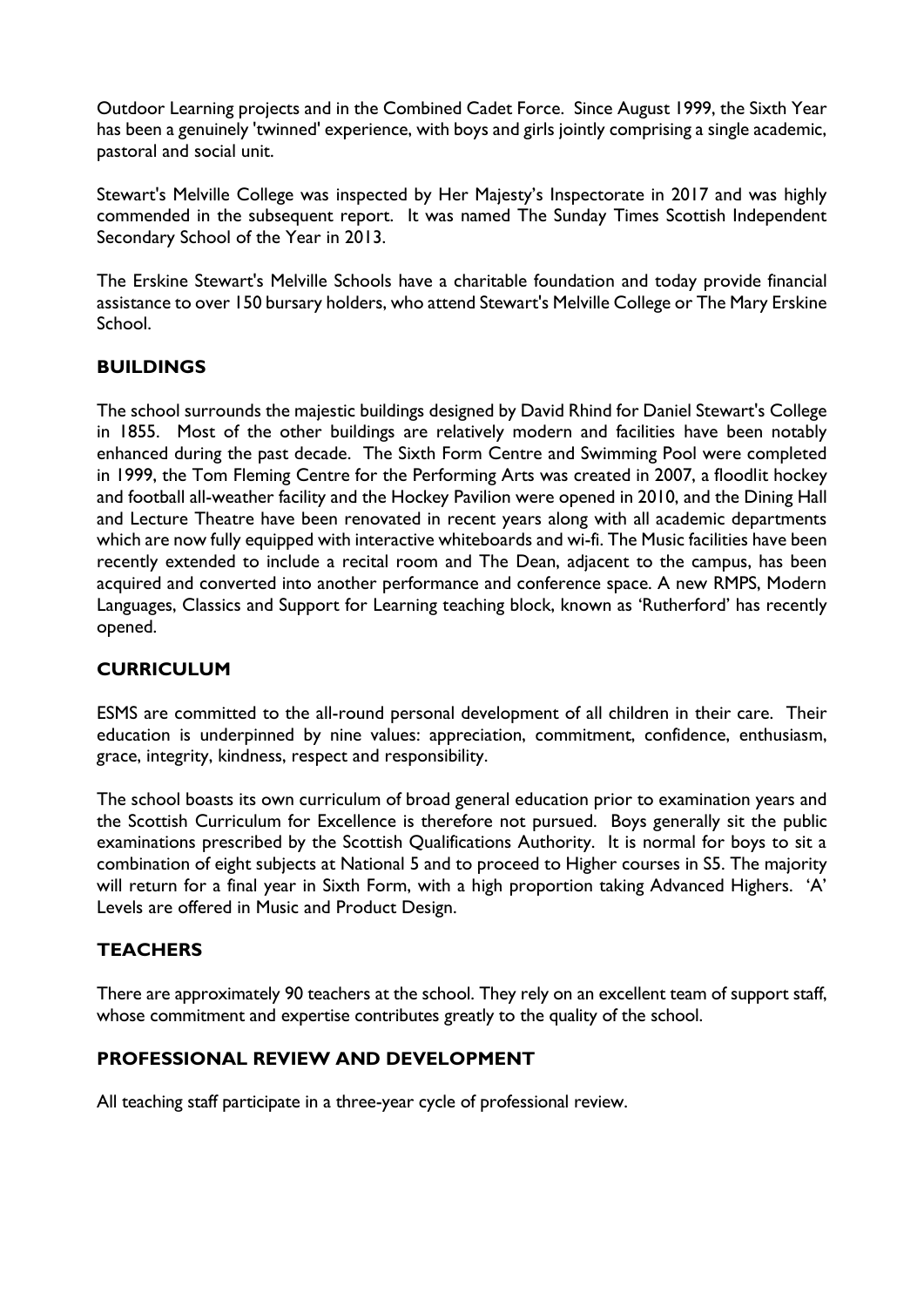# **EXTRA CURRICULAR ACTIVITIES**

Teachers are expected to play a full and active part in the extra-curricular life of the school. The ability to contribute to sport, the Duke of Edinburgh's Award, Combined Cadet Force (CCF) or outdoor education activities would be an advantage.

### **THE DEPARTMENT**

The Mathematics department is located in its own area, adjacent to the Art, Design and Technology departments and close to the Science block, providing easy access between them. There are eight mathematics classrooms spread across two floors and a staff base on the upper floor. Each classroom is equipped with an interactive (Promethean) TV presentation board to help facilitate the variety of teaching methods employed by the department. There are eight members of the department, several of whom also hold guidance roles within the school.

The department teaches its own bespoke syllabus in S1 and S2 and pupils then mainly follow SQA National 5 and Higher courses in S3, S4 and S5. A small number of pupils study National 4 Mathematics in S4, and National 5 Mathematics or Applications of Mathematics in S5. Advanced Higher Mathematics, Statistics and Mathematics of Mechanics courses are taught in collaboration with staff from The Mary Erskine School to co-educational classes in Sixth Form. Mathematics is compulsory up to the end of S4 and traditionally there have been strong numbers of pupils opting to continue to study Mathematics in S5 and S6, producing excellent academic results.

Outwith the core Mathematics syllabi, pupils are encouraged to participate in national mathematics competitions, both individually and as part of a team. During term time, the department provides support sessions for those who require them at various times before and after school as well as during lunch breaks. Departmental colleagues maintain high standards of teaching and learning, whilst thriving in a supportive and collaborative working environment. All staff are expected to contribute to the setting and marking of assessments, and the development of courses.

# **THE POST**

This is a permanent, full time position commencing on 22 August 2022 or as soon as possible after this point (up to January 2023). The successful candidate may be asked to work at all levels up to and including Advanced Higher.

The postholder would be expected to teach a full academic timetable. All staff in the department contribute to curricular development, ensuring that teaching resources are regularly reviewed and updated. It is expected that the successful candidate will assist with the department's cocurricular and extra-curricular events, as well as to those of the wider school. A commitment to the Schools' outstanding extra-curricular programme is a pre-requisite.

### **APTITUDE**

- A motivating presence in the classroom
- Excellence as a practitioner
- Commitment to the nurture of young people
- A role-model for young people
- Ability to multi-task and prioritise
- Attention to detail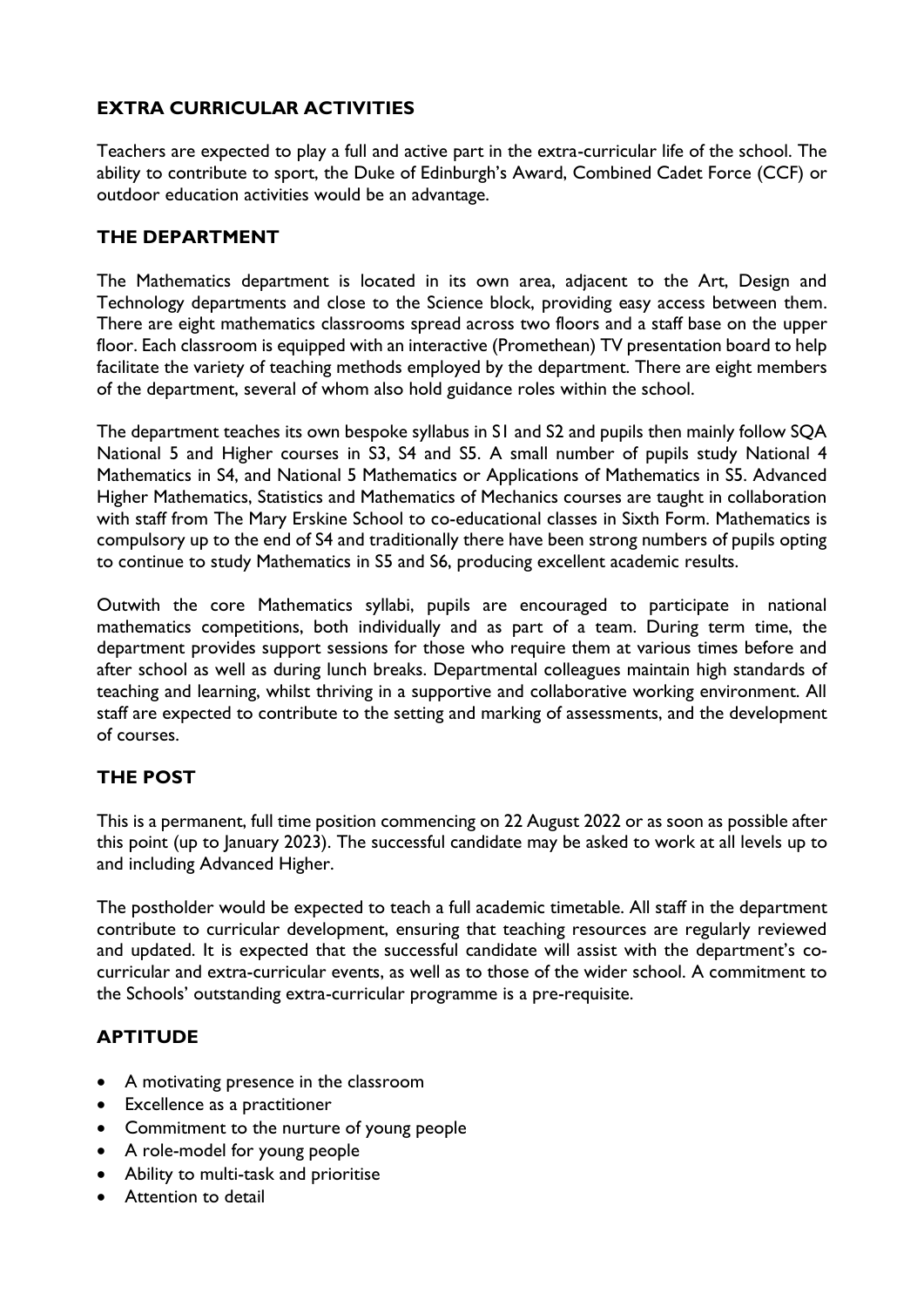- Independent, self-motivated and organised, with an ability to collaborate with colleagues across the wider school community
- Determination to maintain high standards and expectations
- People focused
- A friendly, approachable, dependable team-player.

### **SKILLS, EXPERIENCE AND QUALIFICATION**

#### **Essential**

- General Teaching Council for Scotland (GTCS) registered, or eligible for registration
- Recognised teaching qualification
- Subject specific degree level qualification
- Further qualifications to support involvement in the extra-curricular programme.

#### Desirable

- Familiarity with Scottish Qualifications (SQA N5, Higher and Advanced Higher)
- A range of relevant teaching experience including, if possible, within the independent sector.

## **REMUNERATION AND OTHER CONSIDERATIONS**

As an equal opportunities employer, ESMS is committed to the equal treatment of all current and prospective employees and does not condone discrimination on the basis of age, disability, sex, sexual orientation, pregnancy and maternity, race or ethnicity, religion or belief, gender identity, or marriage and civil partnership. We aspire to have a diverse and inclusive workplace and strongly encourage suitably qualified applicants from a wide range of backgrounds to apply and join ESMS.

| <b>Position</b>       | This is a permanent position commencing on 22 August 2022, or as<br>soon as possible after this point (up to January 2023).                                                                                                                                                                                                                                                                                                                                                                                     |
|-----------------------|-----------------------------------------------------------------------------------------------------------------------------------------------------------------------------------------------------------------------------------------------------------------------------------------------------------------------------------------------------------------------------------------------------------------------------------------------------------------------------------------------------------------|
| <b>Salary</b>         | Remuneration will be on the ESMS A scale $(£30,987 - £44,877$ per<br>annum) and is dependent on qualifications and experience. Salaries are<br>reviewed annually on I April.                                                                                                                                                                                                                                                                                                                                    |
| <b>Right to Work</b>  | ESMS is unable to sponsor the employment of international workers in<br>this role. International applicants will therefore be unable to apply for<br>and secure a Skilled Worker visa. The successful candidate will only be<br>able to take up this role if they can demonstrate an alternative right<br>work in the UK.                                                                                                                                                                                       |
| <b>Pension</b>        | All teachers are automatically enrolled into the Scottish Teachers'<br>Pension Scheme.                                                                                                                                                                                                                                                                                                                                                                                                                          |
| <b>Staff Benefits</b> | Staff are offered a range of benefits including: free school lunch during<br>term time (in return for supervisory duties), use of the Schools'<br>swimming pool and fitness room outside school hours and membership<br>of the ESMS Discount and Benefits Scheme, including a range of<br>discounts at 130,000 retail and entertainment locations. All staff with<br>children at the Erskine Stewart's Melville Schools are entitled to a<br>tuition fee discount of 50% (pro-rata) from Nursery to Sixth Form. |